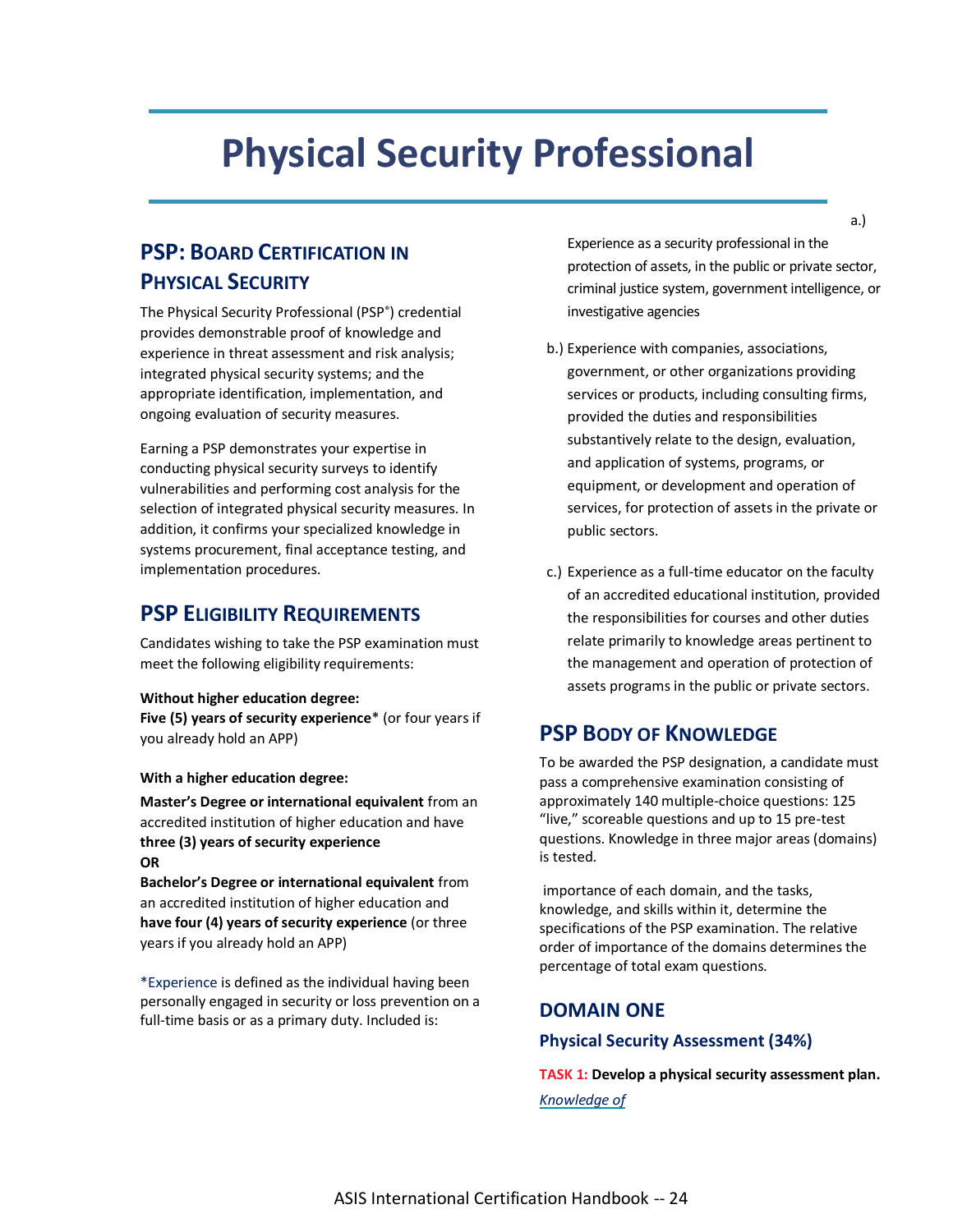- 1. Risk assessment models and considerations
- 2. Qualitative and quantitative assessment methods
- 3. Key areas of the facility or assets that may be involved in assessment
- 4. Types of resources needed for assessment

**TASK 2:** Identify assets to determine their value, criticality, and loss impact.

#### *Knowledge of*

- 1. Definitions and terminology related to assets, value, loss impact, and criticality
- 2. The nature and types of assets (tangible and intangible)
- 3. How to determine value of various types of assets and business operations

**TASK 3**: Assess the nature of the threats so that the scope of the problem can be determined.

#### *Knowledge of*

- 1. The nature, types, severity, and likelihood of threats and hazards (e.g., natural disasters, cyber, criminal events, terrorism, sociopolitical, cultural)
- 2. Operating environment (e.g., geography, socio-economic environment, criminal activity)
- 3. Potential impact of external organizations (e.g., competitors, supply chain, organizations in immediate proximity) on facility's security program
- 4. Other external factors (e.g., legal, loss of reputation, economic) and their impact on the facility's security program

**TASK 4:** Conduct an assessment to identify and quantify vulnerabilities of the organization.

## *Knowledge of*

- 1. Relevant data and methods for collection (e.g., security survey, interviews, past incident reports, crime statistics, employee issues, issues experienced by other similar organizations)
- 2. Qualitative and quantitative methods for assessing vulnerabilities to probable threats and hazards
- 3. Existing equipment, physical security systems, personnel, and procedures
- 4. Effectiveness of security technologies and equipment currently in place
- 5. Interpretation of building plans, drawings, and schematics
- 6. Applicable standards/regulations/codes and where to find them
- 7. Environmental factors and conditions (e.g., facility location, architectural barriers, lighting, entrances) that impact physical security

**TASK 5:** Perform a risk analysis so that appropriate countermeasures can be developed.

## *Knowledge of*

- 1. Risk analyses strategies and methods
- 2. Risk management principles
- 3. Methods for analysis and interpretation of collected data
- 4. Threat and vulnerability identification
- 5. Loss event profile analyses
- 6. Appropriate countermeasures related to specific threats
- 7. Cost benefit analysis (e.g., return on investment (ROI) analysis, total cost of ownership)
- 8. Legal issues related to various countermeasures/security applications (e.g., video surveillance, privacy issues, personally identifiable information)

## **DOMAIN TWO**

## **Application, Design, and Integration of Physical Security Systems (34%)**

**TASK 1:** Establish security program performance requirements.

## *Knowledge of*

- 1. Design constraints (e.g., regulations, budget, cost, materials, equipment, and system compatibility)
- 2. Applicability of risk analysis results
- 3. Relevant security terminology and concepts
- 4. Applicable codes, standards and guidelines
- 5. Functional requirements (e.g., system capabilities, features, fault tolerance)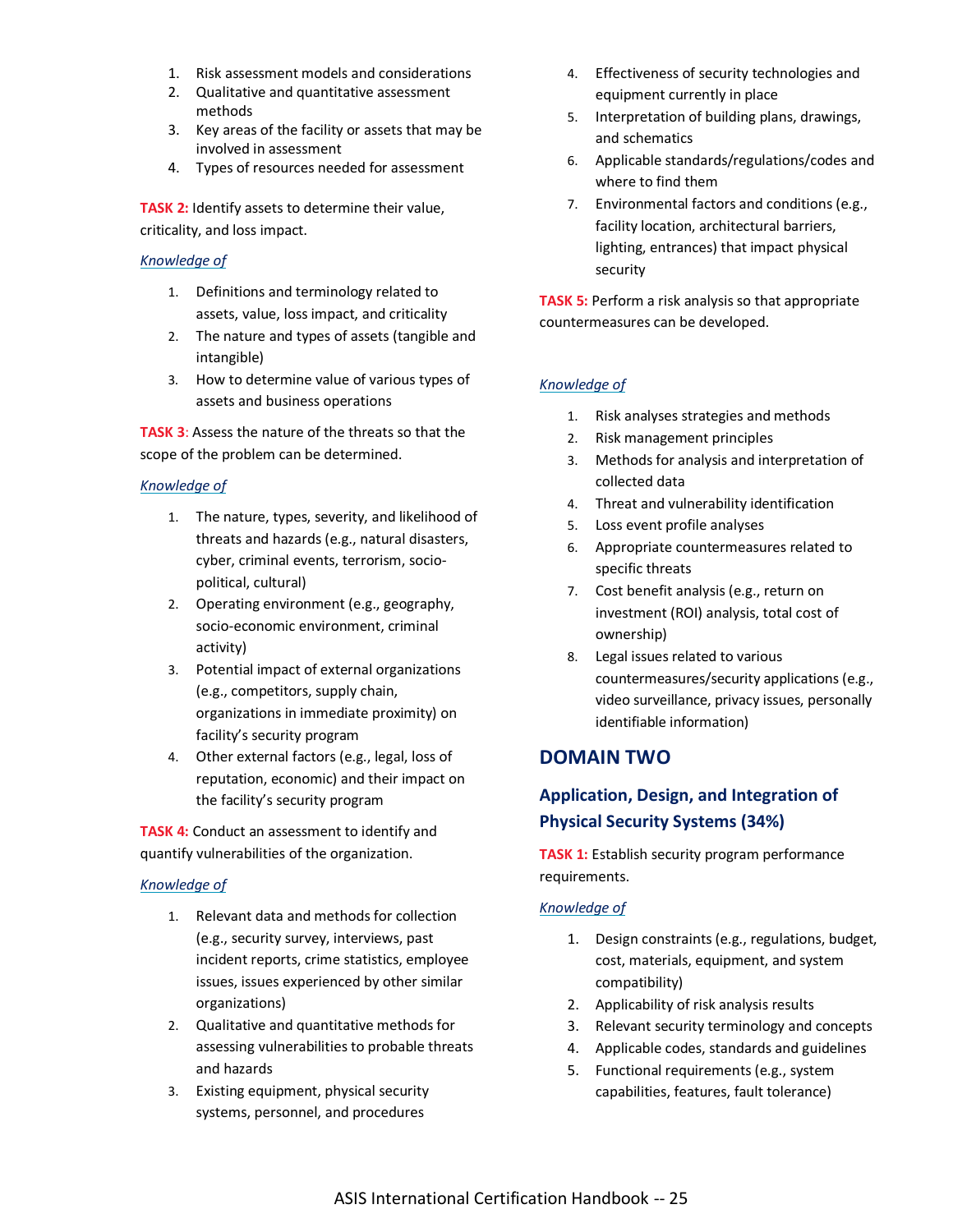- 6. Performance requirements (e.g., technical capability, systems design capabilities)
- 7. Operational requirements (e.g., policies, procedures, staffing)
- 8. Success metrics

**TASK 2:** Determine appropriate physical security measures.

#### *Knowledge of*

- 1. Structural security measures (e.g., barriers, lighting, locks, blast migration, ballistic protection)
- 2. Crime prevention through environmental design (CPTED) concepts
- 3. Electronic security systems (e.g., access control, video surveillance, intrusion detection)
- 4. Security staffing (e.g., officers, technicians, management)
- 5. Personnel, package, and vehicle screening
- 6. Emergency notification systems
- 7. Principles of data storage and management
- 8. Principles of network infrastructure and network security
- 9. Security audio communications (e.g., radio, telephone, intercom, IP audio)
- 10. Systems monitoring and display (control centers/consoles)
- 11. Systems redundancy alternative power sources (e.g., battery, UPS, generators, surge protection)
- 12. Signal and data transmission methods
- 13. Considerations regarding Personally Identifiable Information (physical/logical/biometric)
- 14. Visitor management systems and circulation control

**TASK 3**: Design physical system and prepare construction and procurement documentation.

## *Knowledge of*

- 1. Design phases (pre-design, schematic design, design development, construction documentation)
- 2. Design elements (calculations, drawings, specifications, review of manufacturer's submittals and technical data)
- 3. Construction specification standards (e.g., Construction specifications Institute, owner's equipment standards, American Institute of Architects MasterSpec)
- 4. Systems integration (technical approach, connecting with non-security systems)
- 5. Project management concepts
- 6. Scheduling (e.g., Gantt charts, PERT charts, milestones, and objectives)
- 7. Cost estimation and cost-benefit analysis of design options
- 8. Value engineering

## **DOMAIN THREE**

## **Implementation of Physical Security Measures (32%)**

**TASK 1:** Outline criteria for pre-bid meeting to ensure comprehensiveness and appropriateness of implementation.

#### *Knowledge of*

- 1. Bid package components
- 2. Criteria for evaluation of bids
- 3. Technical compliance criteria
- 4. Ethics in contracting

**TASK 2:** Procure system and implement recommended solutions to solve problems identified.

## *Knowledge of*

- 1. Project management functions and processes throughout the system life cycle
- 2. Vendor pre-qualification (interviews and due diligence)
- 3. Procurement process

**TASK 3**: Conduct final acceptance testing and implement/provide procedures for ongoing monitoring and evaluation of the measures.

## *Knowledge of*

- 1. Installation/maintenance inspection techniques
- 2. Systems integration
- 3. Commissioning
- 4. Installation problem resolution (punchlists)
- 5. Systems configuration management